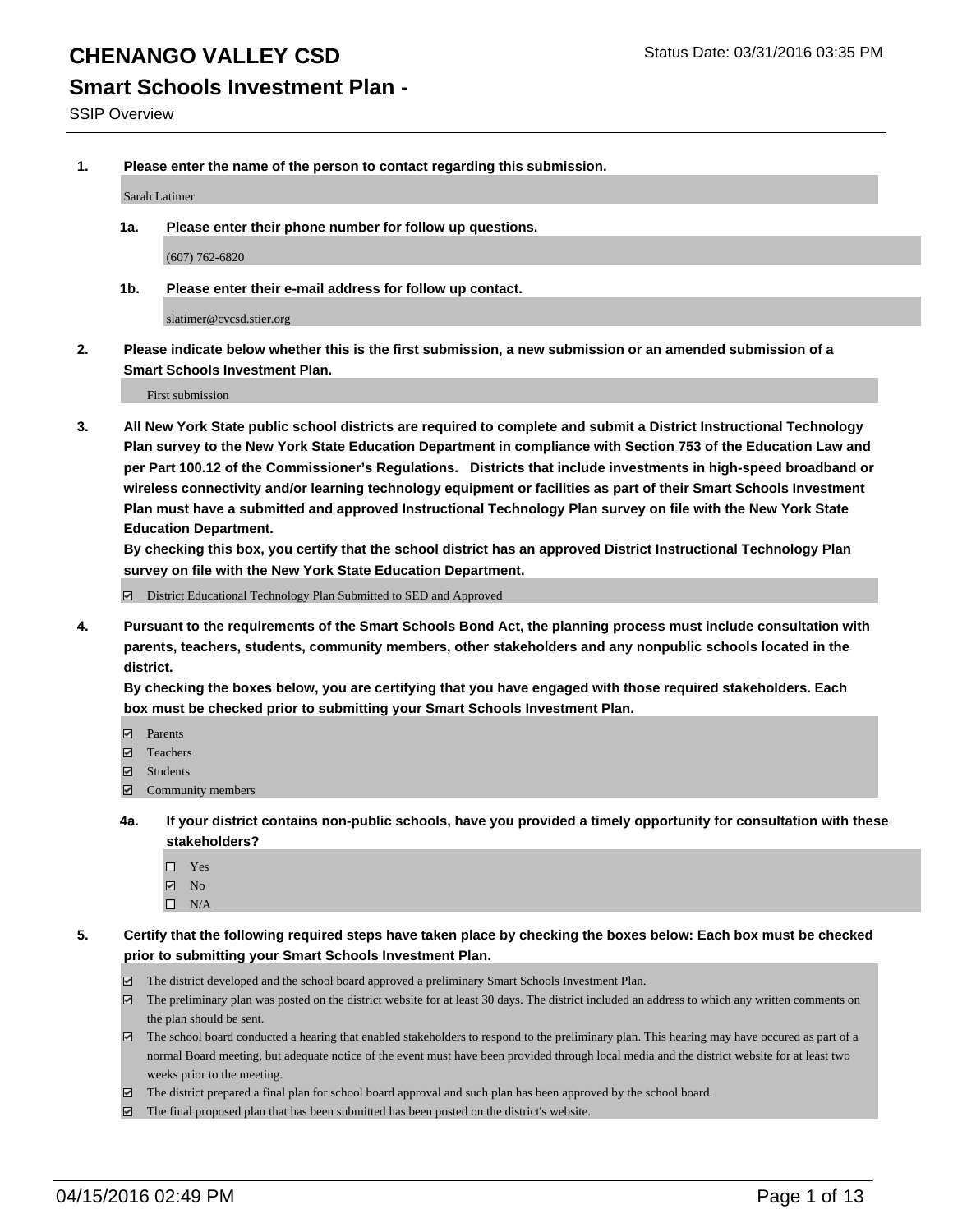### **Smart Schools Investment Plan -**

SSIP Overview

**5a. Please upload the proposed Smart Schools Investment Plan (SSIP) that was posted on the district's website. Note that this should be different than your recently submitted Educational Technology Survey. The Final SSIP, as approved by the School Board, should also be posted on the website and remain there during the course of the projects contained therein.**

Smart Schools Investment Plan.pdf

**6. Please enter an estimate of the total number of students and staff that will benefit from this Smart Schools Investment Plan based on the cumulative projects submitted to date.**

2,113

**7. An LEA/School District may partner with one or more other LEA/School Districts to form a consortium to pool Smart Schools Bond Act funds for a project that meets all other Smart School Bond Act requirements. Each school district participating in the consortium will need to file an approved Smart Schools Investment Plan for the project and submit a signed Memorandum of Understanding that sets forth the details of the consortium including the roles of each respective district.**

 $\Box$  The district plans to participate in a consortium to partner with other school district(s) to implement a Smart Schools project.

**8. Please enter the name and 6-digit SED Code for each LEA/School District participating in the Consortium.**

| Partner LEA/District | <b>ISED BEDS Code</b> |
|----------------------|-----------------------|
| (No Response)        | (No Response)         |

**9. Please upload a signed Memorandum of Understanding with all of the participating Consortium partners.**

(No Response)

**10. Your district's Smart Schools Bond Act Allocation is:**

\$1,295,686

**11. Enter the budget sub-allocations by category that you are submitting for approval at this time. If you are not budgeting SSBA funds for a category, please enter 0 (zero.) If the value entered is \$0, you will not be required to complete that survey question.**

|                                       | Sub-<br>Allocations |
|---------------------------------------|---------------------|
| <b>School Connectivity</b>            | 248,000             |
| Connectivity Projects for Communities | 10,000              |
| Classroom Technology                  | 50,000              |
| Pre-Kindergarten Classrooms           | $\Omega$            |
| Replace Transportable Classrooms      | $\Omega$            |
| <b>High-Tech Security Features</b>    | 987,686             |
| Totals:                               | 1,295,686.00        |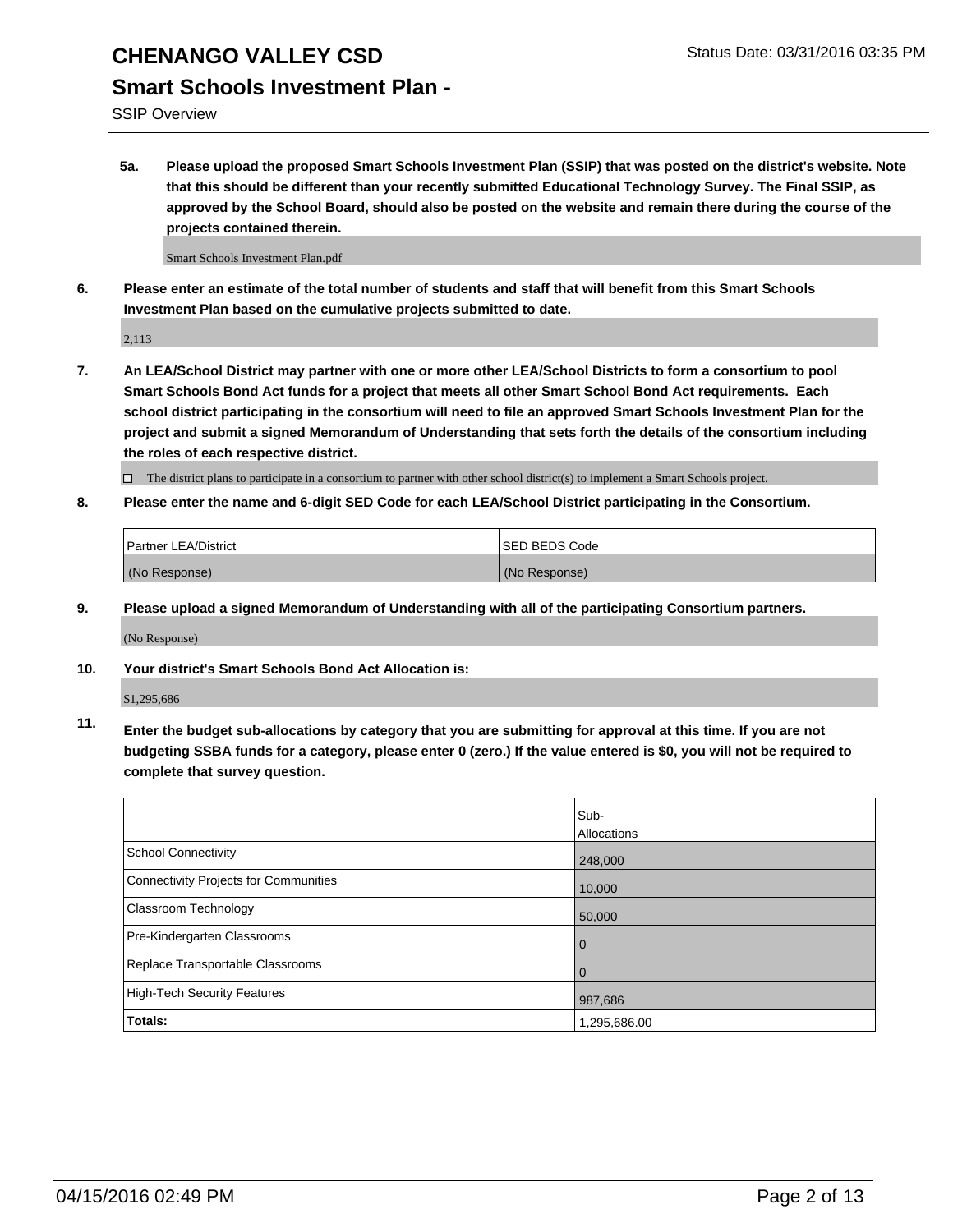### **CHENANGO VALLEY CSD** Status Date: 03/31/2016 03:35 PM **Smart Schools Investment Plan -**

School Connectivity

- **1. In order for students and faculty to receive the maximum benefit from the technology made available under the Smart Schools Bond Act, their school buildings must possess sufficient connectivity infrastructure to ensure that devices can be used during the school day. Smart Schools Investment Plans must demonstrate that:**
	- **sufficient infrastructure that meets the Federal Communications Commission's 100 Mbps per 1,000 students standard currently exists in the buildings where new devices will be deployed, or**
	- **is a planned use of a portion of Smart Schools Bond Act funds, or**
	- **is under development through another funding source.**

**Smart Schools Bond Act funds used for technology infrastructure or classroom technology investments must increase the number of school buildings that meet or exceed the minimum speed standard of 100 Mbps per 1,000 students and staff within 12 months. This standard may be met on either a contracted 24/7 firm service or a "burstable" capability. If the standard is met under the burstable criteria, it must be:**

**1. Specifically codified in a service contract with a provider, and**

**2. Guaranteed to be available to all students and devices as needed, particularly during periods of high demand, such as computer-based testing (CBT) periods.**

**Please describe how your district already meets or is planning to meet this standard within 12 months of plan submission.**

We already meet this standard in all of our school buildings.

- **1a. If a district believes that it will be impossible to meet this standard within 12 months, it may apply for a waiver of this requirement, as described on the Smart Schools website. The waiver must be filed and approved by SED prior to submitting this survey.**
	- □ By checking this box, you are certifying that the school district has an approved waiver of this requirement on file with the New York State Education Department.
- **2. Connectivity Speed Calculator (Required)**

|                         | Number of<br><b>Students</b> | Multiply by<br>100 Kbps | Divide by 1000 Current Speed<br>lto Convert to<br>Required<br>Speed in Mb | lin Mb | Expected<br>Speed to be<br>Attained Within Required<br>12 Months | <b>Expected Date</b><br>When<br>Speed<br>Will be<br>Met |
|-------------------------|------------------------------|-------------------------|---------------------------------------------------------------------------|--------|------------------------------------------------------------------|---------------------------------------------------------|
| <b>Calculated Speed</b> | 1,762                        | 176,200                 | 176.2                                                                     | 1000   | 1000                                                             | met                                                     |

#### **3. Briefly describe how you intend to use Smart Schools Bond Act funds for high-speed broadband and/or wireless connectivity projects in school buildings.**

We will be using the connectivity allocation to expand storage capacity, upgrade servers that are nearing end of life and upgrade all of our switches. Specifically we will us the funds to:

**Upgrade Current NetApp Storage Device**: Our current device is nearing end of life and we have had some issues balancing our storage needs. The new device will meet our expanding storage needs more readily.

**Server Replacement**: We will replace some of our servers which would typcially be part of our normal tech infrastructure replacement plan. Some are nearing end of life and replacing them now, will free up funds in the future to meet other needs.

**Upgrade Switches**: Upgrading our switches will allow us to increase our throughput from 1 GB to 10 GB. This will also enable us to have 100% of our switches be POE (Power Over Ethernet).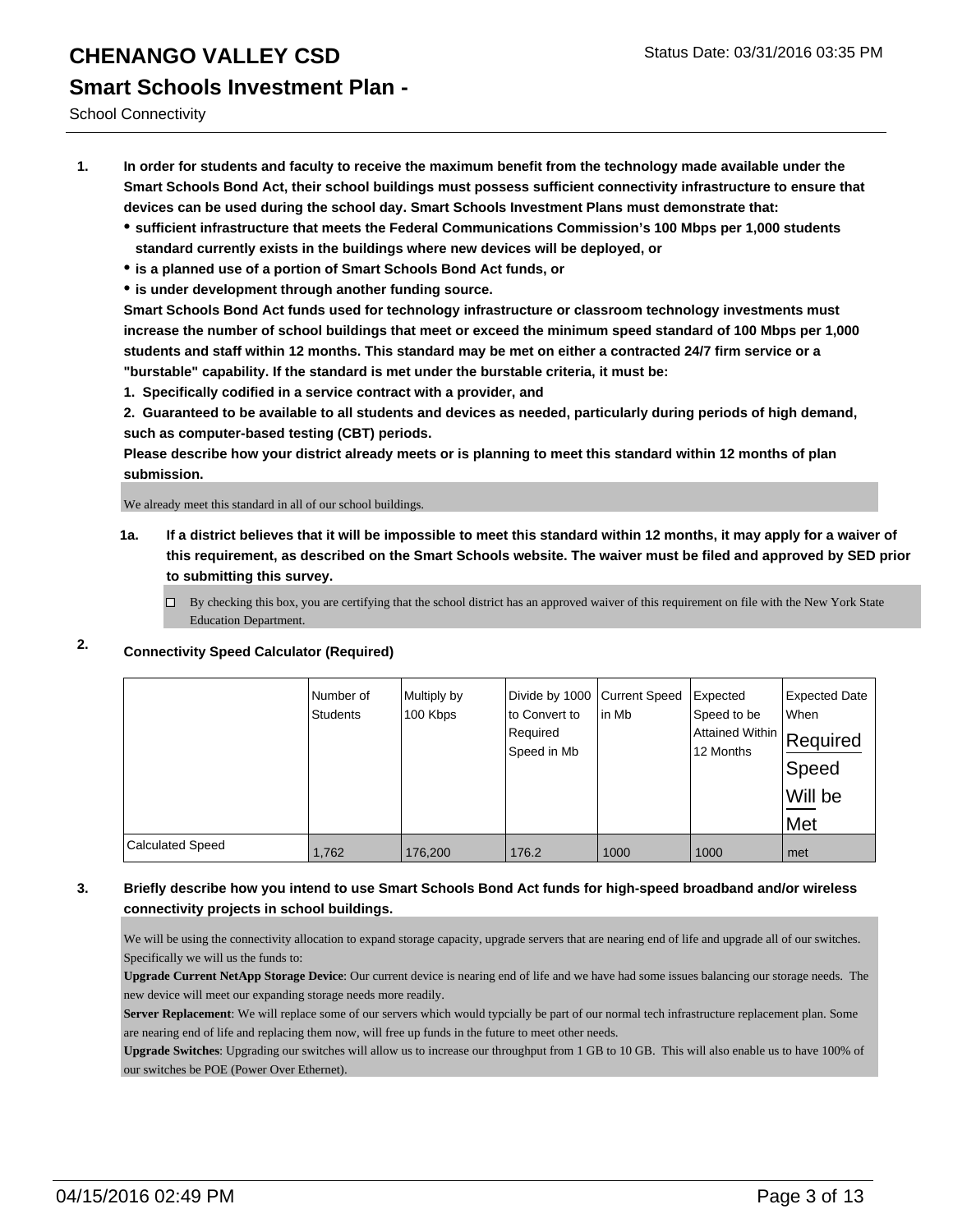# **CHENANGO VALLEY CSD** Status Date: 03/31/2016 03:35 PM **Smart Schools Investment Plan -**

School Connectivity

**4. Briefly describe the linkage between the district's District Instructional Technology Plan and the proposed projects. (There should be a link between your response to this question and your response to Question 1 in Part E. Curriculum and Instruction "What are the district's plans to use digital connectivity and technology to improve teaching and learning?)**

The proposed projects will give us a stronger, more flexible, and faster infrastructure to meet the demands of our technology integration. Over the last three years our previous technology plan, the district added many devices, increased access to software programs, and expanded capacity. A 1-to-1 iPad program in our high school was fully implemented a year ahead of schedule. The overall focus for our instructional technology planning has been flexibility. We strive to add technology in ways that maximize access in a building and purchase programs that meet the needs of particular groups though it may be in different ways. We support different LMS systems (iTunesU, Schoology, and the My Homework App), have integrated a file sharing system and have expanded access to digital books in the library through OverDrive and the classroom through eTexts.

**5. If the district wishes to have students and staff access the Internet from wireless devices within the school building, or in close proximity to it, it must first ensure that it has a robust Wi-Fi network in place that has sufficient bandwidth to meet user demand.**

**Please describe how you have quantified this demand and how you plan to meet this demand.**

We began a 1-to-1 wireless device deployment in our high school three years ago. To meet the needs of this program, we purchased 2, 3600 Aruba wireless controllers that are set up in a master/slave configuration. We installed Aruba 105 APs, each capable of 300 mbps throughputs in each classroom or other instructional space and load balanced the APs in proximity of each other.

**6. As indicated on Page 5 of the guidance, the Office of Facilities Planning will have to conduct a preliminary review of all capital projects, including connectivity projects.**

| Project Number        |  |
|-----------------------|--|
| 03-07-01-06-5-006-006 |  |

**7. Certain high-tech security and connectivity infrastructure projects may be eligible for an expedited review process as determined by the Office of Facilities Planning.**

**Was your project deemed eligible for streamlined review?**

No

**8. Include the name and license number of the architect or engineer of record.**

| Name                 | License Number |
|----------------------|----------------|
| <b>Steve Thesier</b> | 33513          |

**9. If you are submitting an allocation for School Connectivity complete this table.**

**Note that the calculated Total at the bottom of the table must equal the Total allocation for this category that you entered in the SSIP Overview overall budget.**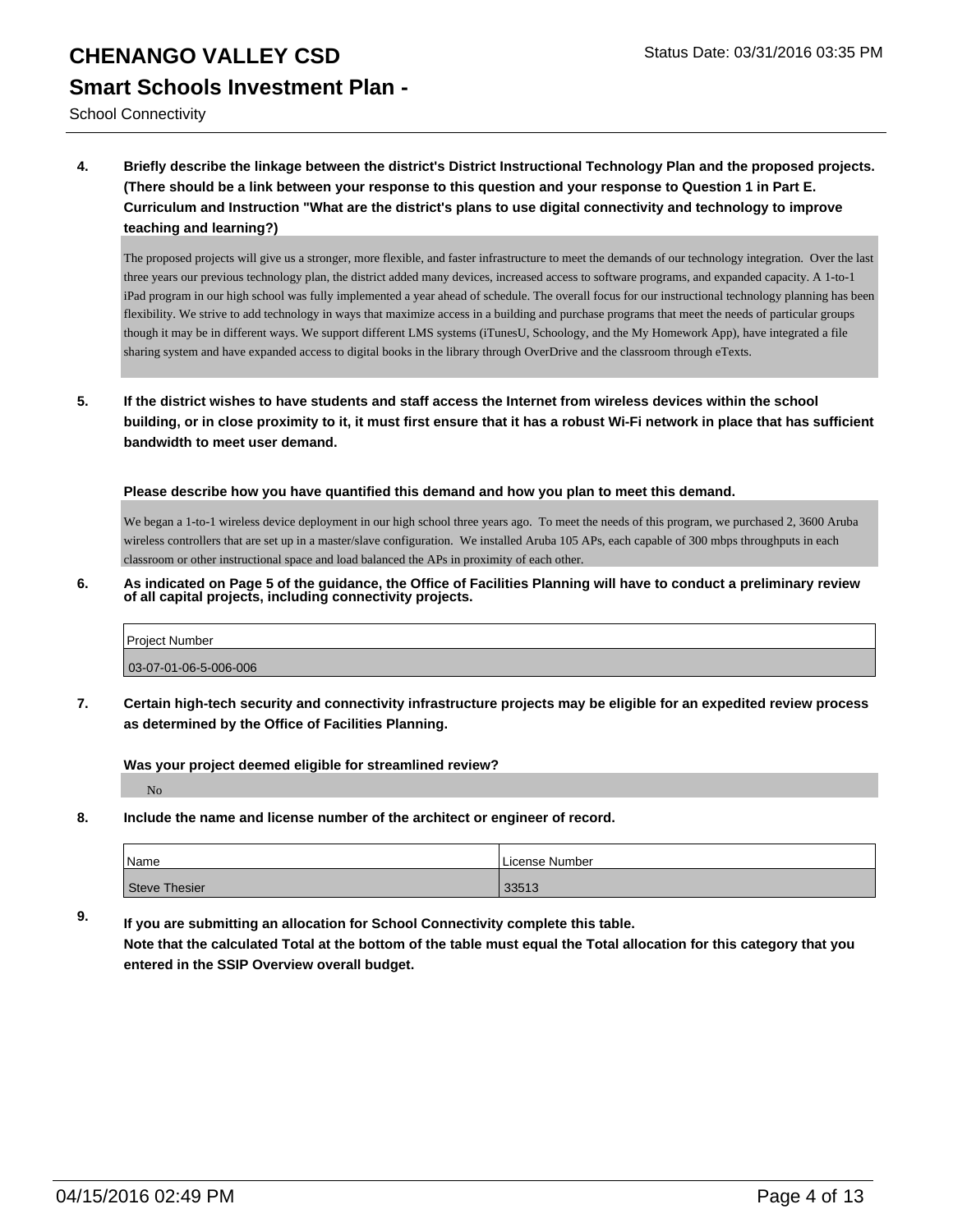### **Smart Schools Investment Plan -**

School Connectivity

|                                            | Sub-<br>Allocation |
|--------------------------------------------|--------------------|
| Network/Access Costs                       | 248,000            |
| <b>Outside Plant Costs</b>                 | $\overline{0}$     |
| School Internal Connections and Components | $\overline{0}$     |
| <b>Professional Services</b>               | $\overline{0}$     |
| Testing                                    | $\overline{0}$     |
| Other Upfront Costs                        | $\overline{0}$     |
| <b>Other Costs</b>                         | l 0                |
| Totals:                                    | 248,000.00         |

| Select the allowable expenditure | Item to be purchased | Quantity      | Cost per Item | <b>Total Cost</b> |
|----------------------------------|----------------------|---------------|---------------|-------------------|
| type.                            |                      |               |               |                   |
| Repeat to add another item under |                      |               |               |                   |
| each type.                       |                      |               |               |                   |
| (No Response)                    | (No Response)        | (No Response) | (No Response) | (No Response)     |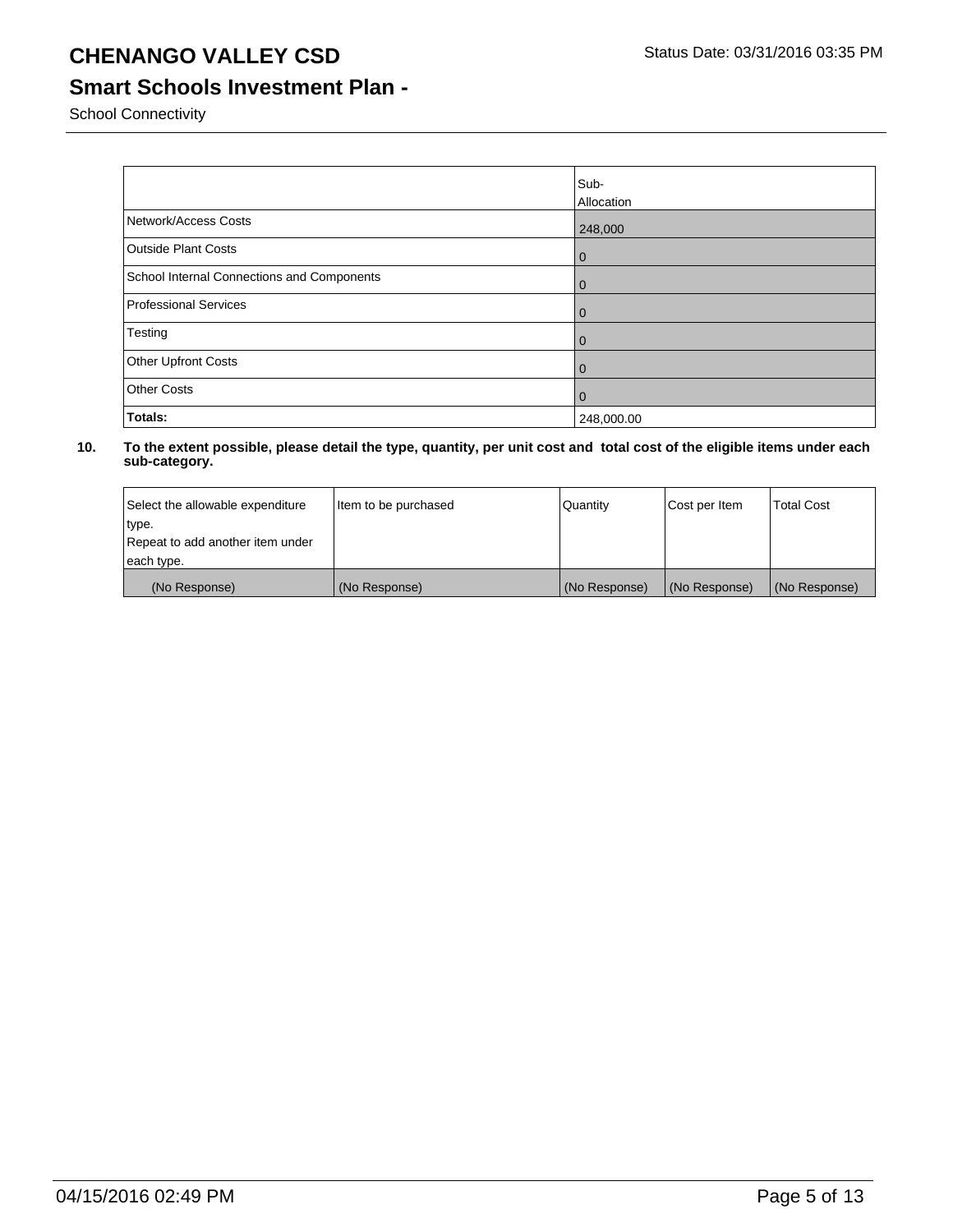#### **Smart Schools Investment Plan -**

Community Connectivity (Broadband and Wireless)

#### **1. Briefly describe how you intend to use Smart Schools Bond Act funds for high-speed broadband and/or wireless connectivity projects in the community.**

We have earmarked funds to support a community project to upgrade the wireless capability of the Fenton Free Library, our local community library. The local Rotary chapter has already pledged money to this project and it doing the initial work. We will be using funds to supplement the project through equipment such as wireless units or devices that are upgraded to be compatible with the increased network capabilities.

**2. Please describe how the proposed project(s) will promote student achievement and increase student and/or staff access to the Internet in a manner that enhances student learning and/or instruction outside of the school day and/or school building.**

Our high school students use the Fenton Free Library as a wifi access point for doing work on their school-issued iPads outside of the school day. They are able to complete work and access support websites and videos when the school is not open.

**3. Community connectivity projects must comply with all the necessary local building codes and regulations (building and related permits are not required prior to plan submission).**

 $\Box$  I certify that we will comply with all the necessary local building codes and regulations.

**4. Please describe the physical location of the proposed investment.**

Community Library: Fenton Free Library-1062 Chenango St, Binghamton, NY 13901

**5. Please provide the initial list of partners participating in the Community Connectivity Broadband Project, along with their Federal Tax Identification (Employer Identification) number.**

| <b>Project Partners</b> | Federal ID# |
|-------------------------|-------------|
| Fenton Free Library     | 16-0873606  |

**6. If you are submitting an allocation for Community Connectivity, complete this table.**

**Note that the calculated Total at the bottom of the table must equal the Total allocation for this category that you entered in the SSIP Overview overall budget.**

|                                    | Sub-Allocation |
|------------------------------------|----------------|
| Network/Access Costs               | 10,000         |
| <b>Outside Plant Costs</b>         | 0              |
| <b>Tower Costs</b>                 | O              |
| <b>Customer Premises Equipment</b> | 0              |
| <b>Professional Services</b>       | 0              |
| Testing                            | 0              |
| Other Upfront Costs                | 0              |
| <b>Other Costs</b>                 | 0              |
| Totals:                            | 10,000.00      |

| Select the allowable expenditure | litem to be purchased | Quantity      | Cost per Item | <b>Total Cost</b> |
|----------------------------------|-----------------------|---------------|---------------|-------------------|
| type.                            |                       |               |               |                   |
| Repeat to add another item under |                       |               |               |                   |
| each type.                       |                       |               |               |                   |
| (No Response)                    | (No Response)         | (No Response) | (No Response) | (No Response)     |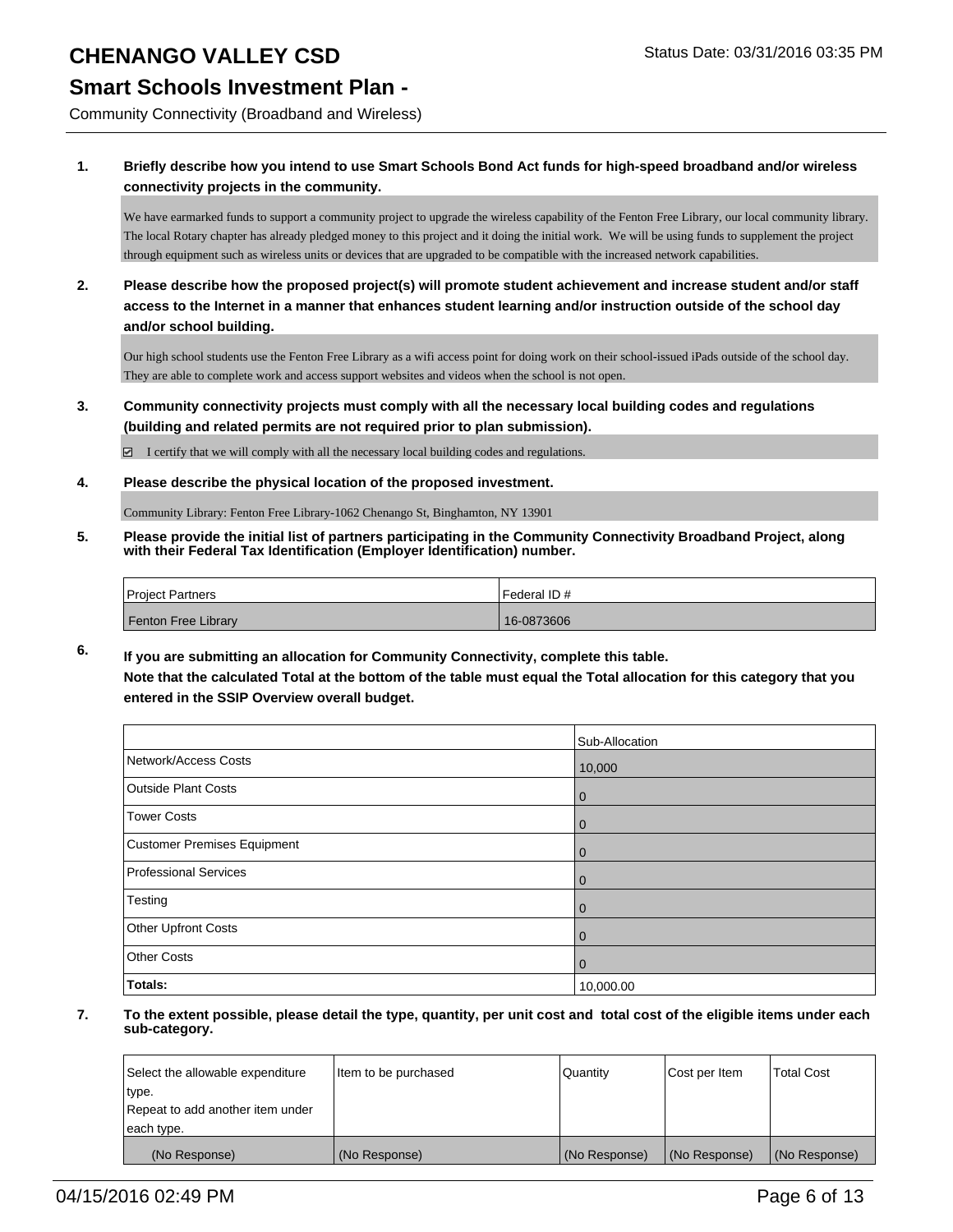### **Smart Schools Investment Plan -**

#### Classroom Learning Technology

**1. In order for students and faculty to receive the maximum benefit from the technology made available under the Smart Schools Bond Act, their school buildings must possess sufficient connectivity infrastructure to ensure that devices can be used during the school day. Smart Schools Investment Plans must demonstrate that sufficient infrastructure that meets the Federal Communications Commission's 100 Mbps per 1,000 students standard currently exists in the buildings where new devices will be deployed, or is a planned use of a portion of Smart Schools Bond Act funds, or is under development through another funding source.**

**Smart Schools Bond Act funds used for technology infrastructure or classroom technology investments must increase the number of school buildings that meet or exceed the minimum speed standard of 100 Mbps per 1,000 students and staff within 12 months. This standard may be met on either a contracted 24/7 firm service or a "burstable" capability. If the standard is met under the burstable criteria, it must be:**

**1. Specifically codified in a service contract with a provider, and**

**2. Guaranteed to be available to all students and devices as needed, particularly during periods of high demand, such as computer-based testing (CBT) periods.**

**Please describe how your district already meets or is planning to meet this standard within 12 months of plan submission.**

We already meet this standard in all of our buildings. We have two 3600 Aruba wireless controllers that are set up in a master/slave configuration. We installed Aruba 105 APs, each capable of 300 mbps throughputs in each classroom or other instructional space and load balanced the APs in proximity of each other.

#### **1a. If a district believes that it will be impossible to meet this standard within 12 months, it may apply for a waiver of this requirement, as described on the Smart Schools website. The waiver must be filed and approved by SED prior to submitting this survey.**

 $\Box$  By checking this box, you are certifying that the school district has an approved waiver of this requirement on file with the New York State Education Department.

#### **2. Connectivity Speed Calculator (Required)**

|                         | Number of<br><b>Students</b> | Multiply by<br>100 Kbps | Divide by 1000 Current Speed<br>to Convert to<br>Required<br>Speed in Mb | in Mb | Expected<br>Speed to be<br>Attained Within Required<br>12 Months | <b>Expected Date</b><br>When<br>∣Speed<br>Will be<br>Met |
|-------------------------|------------------------------|-------------------------|--------------------------------------------------------------------------|-------|------------------------------------------------------------------|----------------------------------------------------------|
| <b>Calculated Speed</b> | 1,763                        | 17,630                  | 176.3                                                                    | 1000  | 1000                                                             | Met                                                      |
| Totals:                 | 1,763.00                     | 17,630.00               |                                                                          |       |                                                                  |                                                          |

**3. If the district wishes to have students and staff access the Internet from wireless devices within the school building, or in close proximity to it, it must first ensure that it has a robust Wi-Fi network in place that has sufficient bandwidth to meet user demand.**

**Please describe how you have quantified this demand and how you plan to meet this demand.**

We began a 1-to-1 wireless device deployment in our high school three years ago. To meet the needs of this program, we purchased 2, 3600 Aruba wireless controllers that are set up in a master/slave configuration. We installed Aruba 105 APs, each capable of 300 mbps throughputs in each classroom or other instructional space and load balanced the APs in proximity of each other.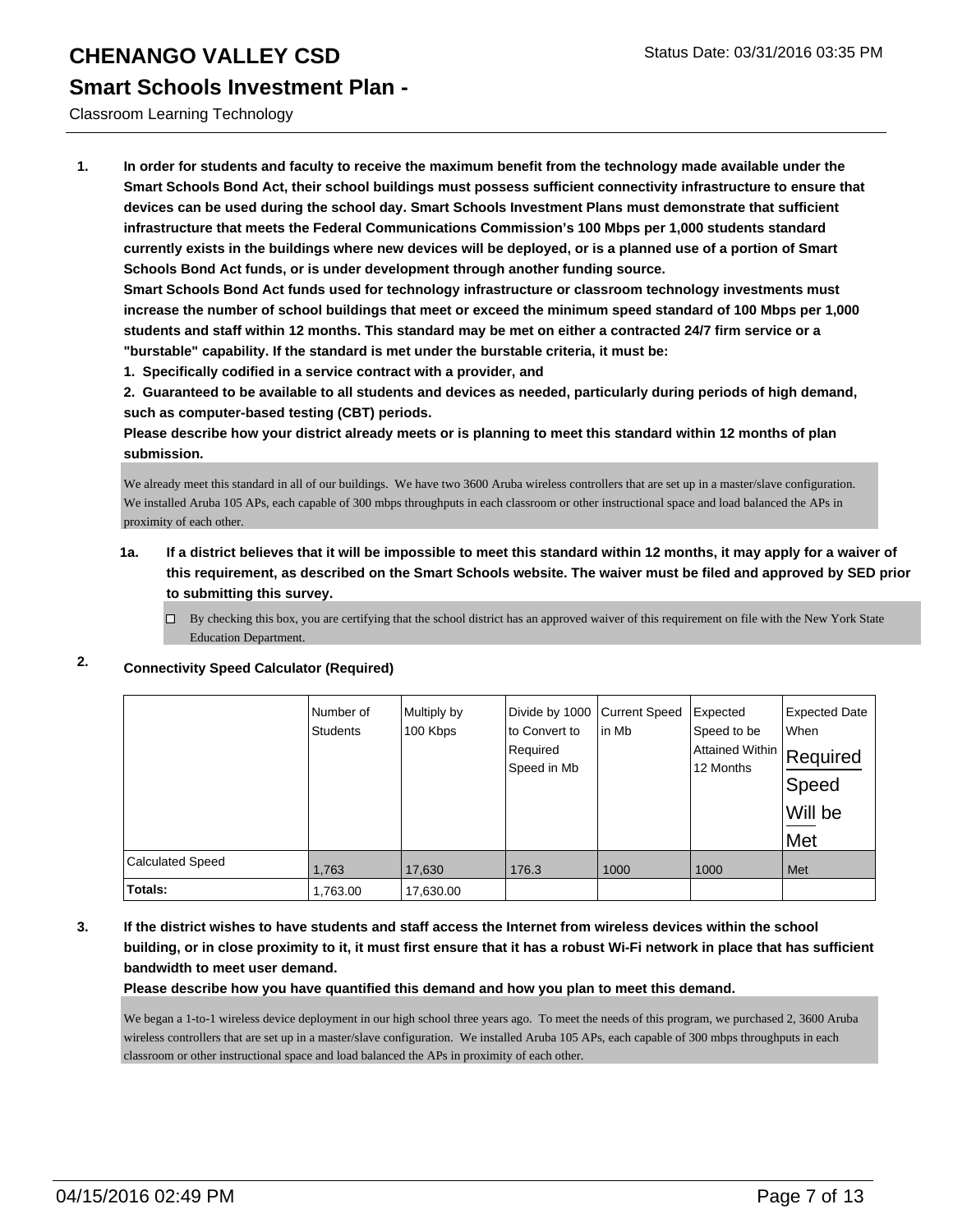### **Smart Schools Investment Plan -**

#### Classroom Learning Technology

**4. All New York State public school districts are required to complete and submit an Instructional Technology Plan survey to the New York State Education Department in compliance with Section 753 of the Education Law and per Part 100.12 of the Commissioner's Regulations.**

**Districts that include educational technology purchases as part of their Smart Schools Investment Plan must have a submitted and approved Instructional Technology Plan survey on file with the New York State Education Department.**

- $\boxtimes$  By checking this box, you are certifying that the school district has an approved Instructional Technology Plan survey on file with the New York State Education Department.
- **5. Describe the devices you intend to purchase and their compatibility with existing or planned platforms or systems. Specifically address the adequacy of each facility's electrical, HVAC and other infrastructure necessary to install and support the operation of the planned technology.**

We plan to purchase Chromebooks and iPads with the funds. We already have a 1-to-1 iPad program in our high school and shared carts of iPads and mini-sets of iPads in our other buildings. We already have a mobile device management system in place to manage the devices and and established volume purchasing account to buy apps for the iPads. The devices purchased will increase access to iPads for our elementary classrooms. For the chromebooks, we are already registered as an Apps for Education School with Google. All of our teachers have Google Docs accounts through this program and we have begun making accounts available to students as well. These purchases will allow us to expand the use of these tools with devices that are specifically designed for it.

- **6. Describe how the proposed technology purchases will:**
	- **> enhance differentiated instruction;**
	- **> expand student learning inside and outside the classroom;**
	- **> benefit students with disabilities and English language learners; and**
	- **> contribute to the reduction of other learning gaps that have been identified within the district.**

**The expectation is that districts will place a priority on addressing the needs of students who struggle to succeed in a rigorous curriculum. Responses in this section should specifically address this concern and align with the district's Instructional Technology Plan (in particular Question 2 of E. Curriculum and Instruction: "Does the district's instructional technology plan address the needs of students with disabilities to ensure equitable access to instruction, materials and assessments?" and Question 3 of the same section: "Does the district's instructional technology plan address the provision of assistive technology specifically for students with disabilities to ensure access to and participation in the general curriculum?"**

Technology purchasing decisions are made to support the individual needs of all students. We already utilize assistive software programs such as Premier Literacy (text to speech software), Dragon Dictrate app and Dragon Naturally Speaking (speech to text software), and audio books (in both digital and physical formats). For our ELL learners, we are also making use of translation and vocabulary building apps and websites. Devices such as the ones indicated above are used to expand access to these supports allowing our students to become more independent and to control their own learning.

The purchase of chromebooks and iPads will allow us to continue to make purchases that are specifically aligned to individual student's needs. In some cases, these devices will be assigned to students on a 1-to-1 basis so we can purchase programs and books to make the classroom content more accessible. Some examples may include an audio version of the book being read in class, an app to practice content specific vocabulary and skills, or an electronic organizer or agenda to track deadlines. Other devices may be assigned to be checked out by classrooms to access web resources or other software on a project basis. This can once again allow students at different levels to access the same content but at different reading and skill levels to scaffold support. These devices will also provide more access to content management learning systems like IXL math which allows lessons to be differentiated and tracked at individual skill levels. These systems are in integral part of our interventions for Academic Intervention Services and Response to Intervention.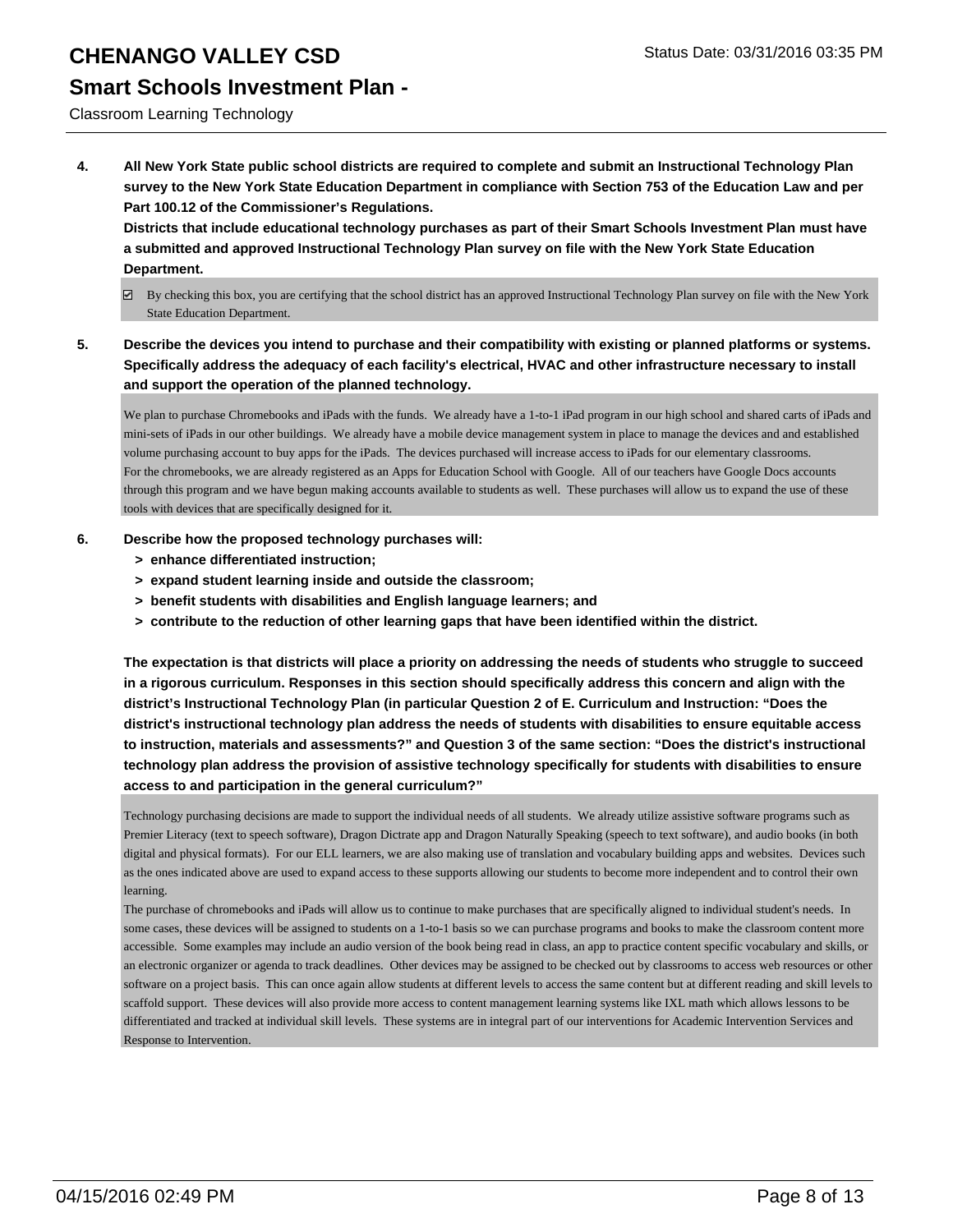### **Smart Schools Investment Plan -**

Classroom Learning Technology

**7. Where appropriate, briefly describe how the proposed technology purchases will enhance ongoing communication with parents and other stakeholders and help the district facilitate technology-based regional partnerships, including distance learning and other efforts.**

Through the use of these devices, more teachers are using software programs such as Schoology (a learning management system) that allows them to communicate with students and parents on specific assignments or discussions. Expanding access to these devices will incentivize more teachers to employ these methods because their students can work on them in school and at home.

**8. Describe the district's plan to provide professional development to ensure that administrators, teachers and staff can employ the technology purchased to enhance instruction successfully.**

**Note: This response should be aligned and expanded upon in accordance with your district's response to Question 1 of F. Professional Development of your Instructional Technology Plan: "Please provide a summary of professional development offered to teachers and staff, for the time period covered by this plan, to support technology to enhance teaching and learning. Please include topics, audience and method of delivery within your summary."**

Our district employs a number of individuals to provide technology support to our staff. We have a full time Director of Technology and Curriculum with a background in instructional technology training, a Systems Training Assistant (STA), and each building has a full time computer lab aide who are trained to assist staff members. Our Director and STA provide trainings within and outside of the school day that are aligned with strategic goals and current initiatives. In additions to our own staff, we participate in BOCES Co-Sers to bring in outside trainers and our teachers attend Teacher Center classes at our local Teacher's Center. A breakdown of our technology sessions from 7/1/2012 through 6/30/2014 is available in our instructional technology plan.

- The purchase of iPads and Chromebooks will fit in with our current areas of focus with technology. We will continue to offer workshops in:
- Google Docs and Google Apps for education (can be used on iPads and Chromebooks)
- Schoology classes for classroom management and content sharing (can be used on iPads and Chromebooks)
- Programming and Coding (can be used on iPads and Chromebooks)
- iTunes University classes (can be used on iPads)
- Participate in local EdTech Camps for integration
- Development of online credit recovery offerings
- **9. Districts must contact the SUNY/CUNY teacher preparation program that supplies the largest number of the district's new teachers to request advice on innovative uses and best practices at the intersection of pedagogy and educational technology.**
	- $\boxtimes$  By checking this box, you certify that you have contacted the SUNY/CUNY teacher preparation program that supplies the largest number of your new teachers to request advice on these issues.
- **10. A district whose Smart Schools Investment Plan proposes the purchase of technology devices and other hardware must account for nonpublic schools in the district.**

#### **Are there nonpublic schools within your school district?**

- Yes
- $\boxtimes$  No
- **11. Nonpublic Classroom Technology Loan Calculator**

**The Smart Schools Bond Act provides that any Classroom Learning Technology purchases made using Smart Schools funds shall be lent, upon request, to nonpublic schools in the district. However, no school district shall be required to loan technology in amounts greater than the total obtained and spent on technology pursuant to the Smart Schools Bond Act and the value of such loan may not exceed the total of \$250 multiplied by the nonpublic school enrollment in the base year at the time of enactment.**

**See:**

**http://www.p12.nysed.gov/mgtserv/smart\_schools/docs/Smart\_Schools\_Bond\_Act\_Guidance\_04.27.15\_Final.pdf.**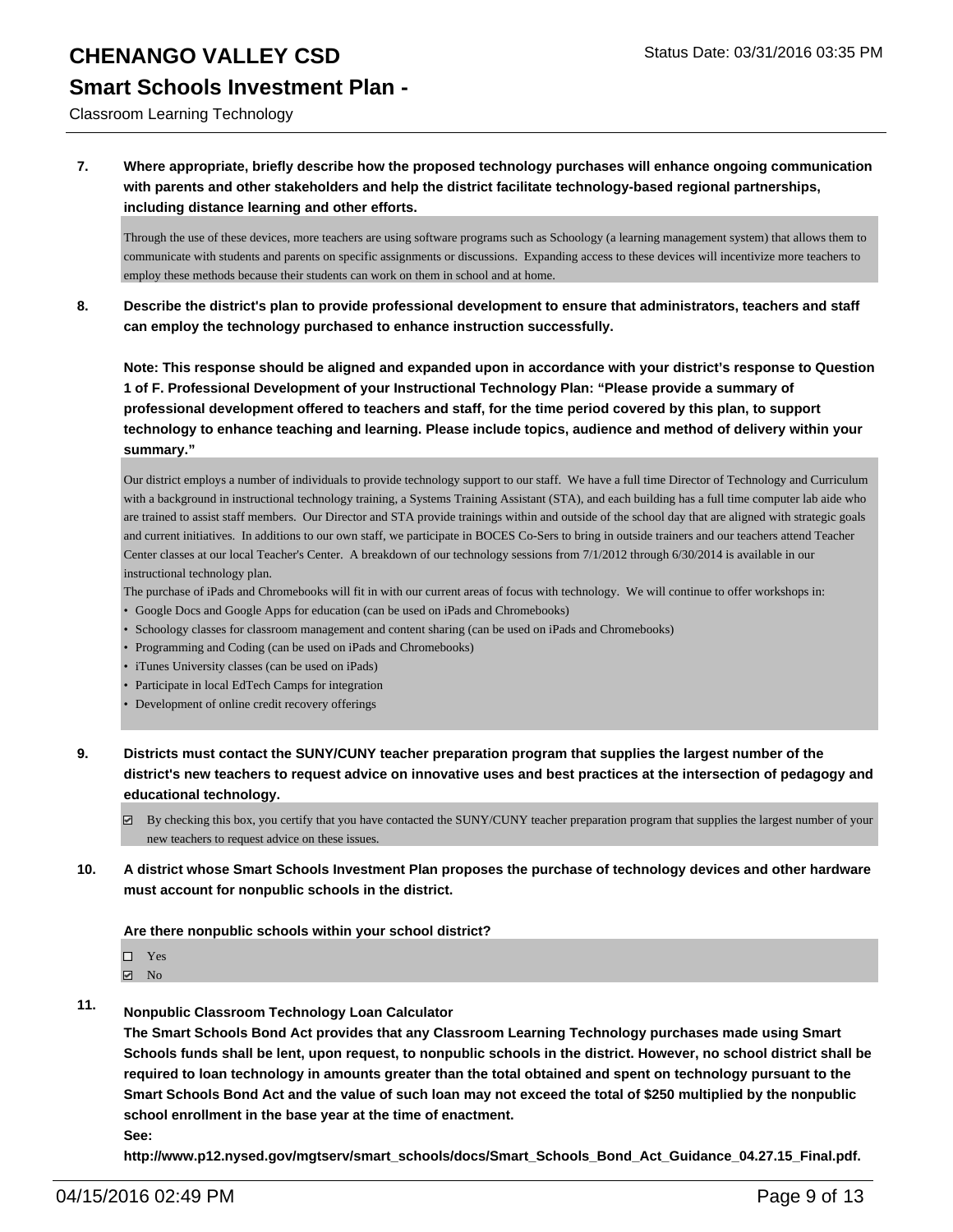### **Smart Schools Investment Plan -**

Classroom Learning Technology

|                                       | 1. Classroom   | 2. Public     | 3. Nonpublic      | l 4. Sum of                                                                                   | 15. Total Per | 6. Total       |
|---------------------------------------|----------------|---------------|-------------------|-----------------------------------------------------------------------------------------------|---------------|----------------|
|                                       | Technology     | Enrollment    | <b>Enrollment</b> | Public and                                                                                    | Pupil Sub-    | Nonpublic Loan |
|                                       | Sub-allocation | $(2014 - 15)$ | $(2014 - 15)$     | Nonpublic                                                                                     | lallocation   | l Amount       |
|                                       |                |               |                   | Enrollment                                                                                    |               |                |
| Calculated Nonpublic Loan<br>  Amount |                |               |                   | (No Response)   (No Response)   (No Response)   (No Response)   (No Response)   (No Response) |               |                |

**12. To ensure the sustainability of technology purchases made with Smart Schools funds, districts must demonstrate a long-term plan to maintain and replace technology purchases supported by Smart Schools Bond Act funds. This sustainability plan shall demonstrate a district's capacity to support recurring costs of use that are ineligible for Smart Schools Bond Act funding such as device maintenance, technical support, Internet and wireless fees, maintenance of hotspots, staff professional development, building maintenance and the replacement of incidental items. Further, such a sustainability plan shall include a long-term plan for the replacement of purchased devices and equipment at the end of their useful life with other funding sources.**

By checking this box, you certify that the district has a sustainability plan as described above.

**13. Districts must ensure that devices purchased with Smart Schools Bond funds will be distributed, prepared for use, maintained and supported appropriately. Districts must maintain detailed device inventories in accordance with generally accepted accounting principles.**

By checking this box, you certify that the district has a distribution and inventory management plan and system in place.

**14. If you are submitting an allocation for Classroom Learning Technology complete this table. Note that the calculated Total at the bottom of the table must equal the Total allocation for this category that you entered in the SSIP Overview overall budget.**

|                         | Sub-Allocation |
|-------------------------|----------------|
| Interactive Whiteboards | $\mathbf 0$    |
| Computer Servers        | $\overline{0}$ |
| Desktop Computers       | $\overline{0}$ |
| Laptop Computers        | 10,000         |
| <b>Tablet Computers</b> | 40,000         |
| <b>Other Costs</b>      | $\overline{0}$ |
| Totals:                 | 50,000.00      |

| Select the allowable expenditure | litem to be purchased | Quantity      | Cost per Item | <b>Total Cost</b> |
|----------------------------------|-----------------------|---------------|---------------|-------------------|
| type.                            |                       |               |               |                   |
| Repeat to add another item under |                       |               |               |                   |
| each type.                       |                       |               |               |                   |
| (No Response)                    | (No Response)         | (No Response) | (No Response) | (No Response)     |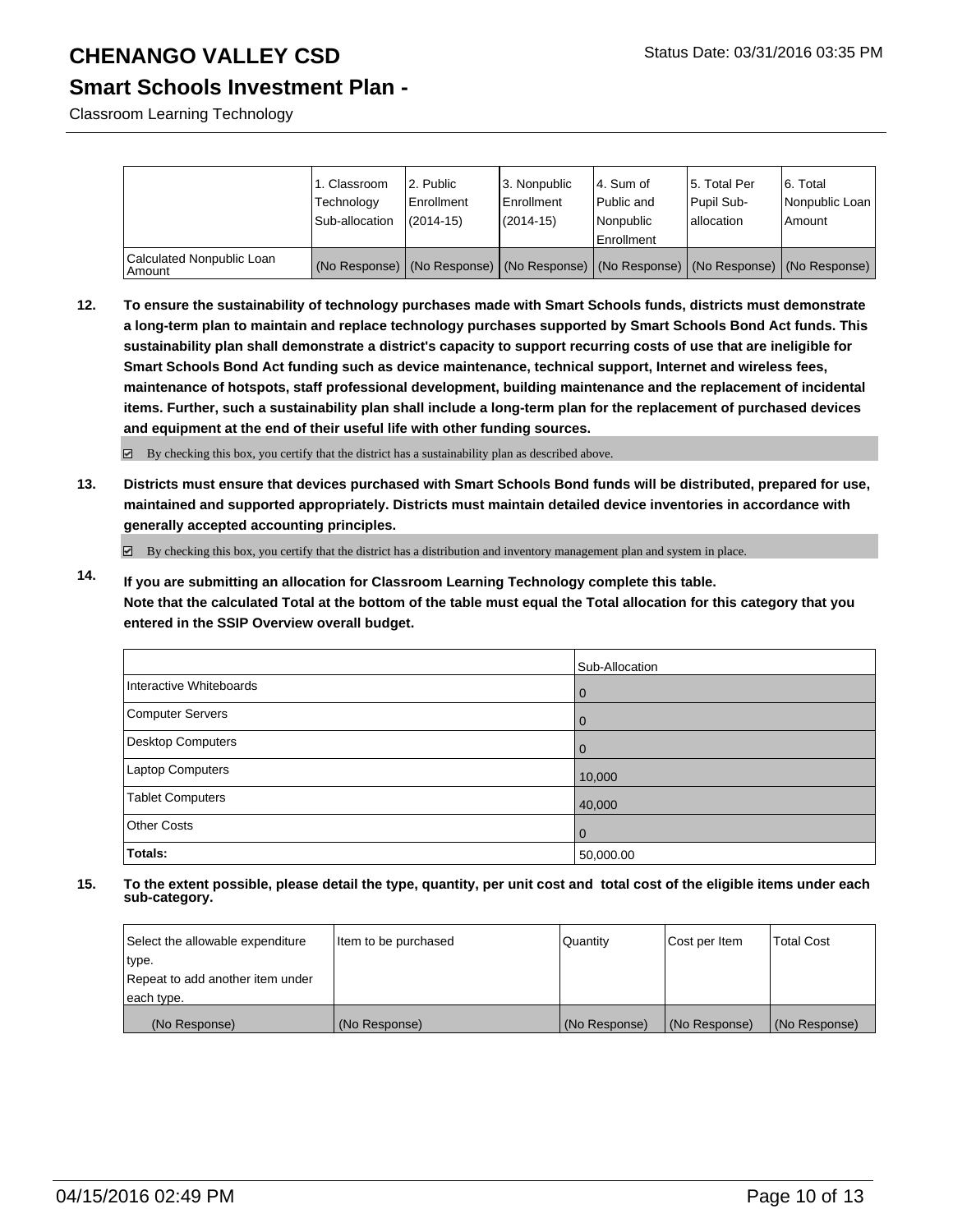### **Smart Schools Investment Plan -**

Pre-Kindergarten Classrooms

**1. Provide information regarding how and where the district is currently serving pre-kindergarten students and justify the need for additional space with enrollment projections over 3 years.**

(No Response)

- **2. Describe the district's plan to construct, enhance or modernize education facilities to accommodate prekindergarten programs. Such plans must include:**
	- **Specific descriptions of what the district intends to do to each space;**
	- **An affirmation that pre-kindergarten classrooms will contain a minimum of 900 square feet per classroom;**
	- **The number of classrooms involved;**
	- **The approximate construction costs per classroom; and**
	- **Confirmation that the space is district-owned or has a long-term lease that exceeds the probable useful life of the improvements.**

(No Response)

**3. Smart Schools Bond Act funds may only be used for capital construction costs. Describe the type and amount of additional funds that will be required to support ineligible ongoing costs (e.g. instruction, supplies) associated with any additional pre-kindergarten classrooms that the district plans to add.**

(No Response)

**4. All plans and specifications for the erection, repair, enlargement or remodeling of school buildings in any public school district in the State must be reviewed and approved by the Commissioner. Districts that plan capital projects using their Smart Schools Bond Act funds will undergo a Preliminary Review Process by the Office of Facilities Planning.**

| Project Number |  |
|----------------|--|
| (No Response)  |  |

**5. If you have made an allocation for Pre-Kindergarten Classrooms, complete this table. Note that the calculated Total at the bottom of the table must equal the Total allocation for this category that you**

**entered in the SSIP Overview overall budget.**

|                                          | Sub-Allocation |
|------------------------------------------|----------------|
| Construct Pre-K Classrooms               | (No Response)  |
| Enhance/Modernize Educational Facilities | (No Response)  |
| Other Costs                              | (No Response)  |
| Totals:                                  |                |

| Select the allowable expenditure | Item to be purchased | Quantity      | Cost per Item | <b>Total Cost</b> |
|----------------------------------|----------------------|---------------|---------------|-------------------|
| type.                            |                      |               |               |                   |
| Repeat to add another item under |                      |               |               |                   |
| each type.                       |                      |               |               |                   |
| (No Response)                    | (No Response)        | (No Response) | (No Response) | (No Response)     |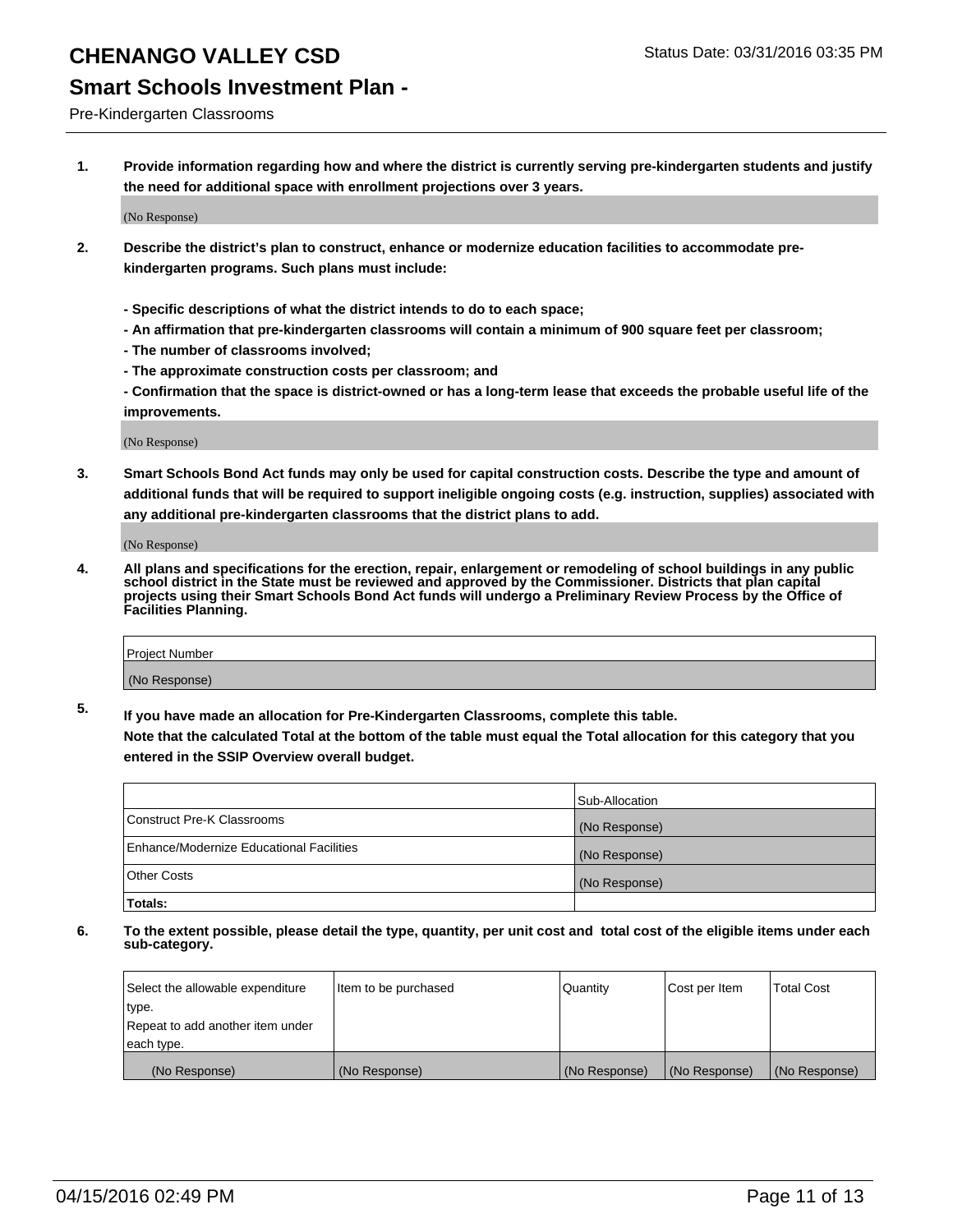### **Smart Schools Investment Plan -**

Replace Transportable Classrooms

**1. Describe the district's plan to construct, enhance or modernize education facilities to provide high-quality instructional space by replacing transportable classrooms.**

(No Response)

**2. All plans and specifications for the erection, repair, enlargement or remodeling of school buildings in any public school district in the State must be reviewed and approved by the Commissioner. Districts that plan capital projects using their Smart Schools Bond Act funds will undergo a Preliminary Review Process by the Office of Facilities Planning.**

| Project Number |  |
|----------------|--|
| (No Response)  |  |

**3. For large projects that seek to blend Smart Schools Bond Act dollars with other funds, please note that Smart Schools Bond Act funds can be allocated on a pro rata basis depending on the number of new classrooms built that directly replace transportable classroom units.**

**If a district seeks to blend Smart Schools Bond Act dollars with other funds describe below what other funds are being used and what portion of the money will be Smart Schools Bond Act funds.**

(No Response)

**4. If you have made an allocation for Replace Transportable Classrooms, complete this table. Note that the calculated Total at the bottom of the table must equal the Total allocation for this category that you entered in the SSIP Overview overall budget.**

|                                                | Sub-Allocation |
|------------------------------------------------|----------------|
| Construct New Instructional Space              | (No Response)  |
| Enhance/Modernize Existing Instructional Space | (No Response)  |
| <b>Other Costs</b>                             | (No Response)  |
| Totals:                                        |                |

| Select the allowable expenditure | Item to be purchased | <b>Quantity</b> | Cost per Item | <b>Total Cost</b> |
|----------------------------------|----------------------|-----------------|---------------|-------------------|
| type.                            |                      |                 |               |                   |
| Repeat to add another item under |                      |                 |               |                   |
| each type.                       |                      |                 |               |                   |
| (No Response)                    | (No Response)        | (No Response)   | (No Response) | (No Response)     |